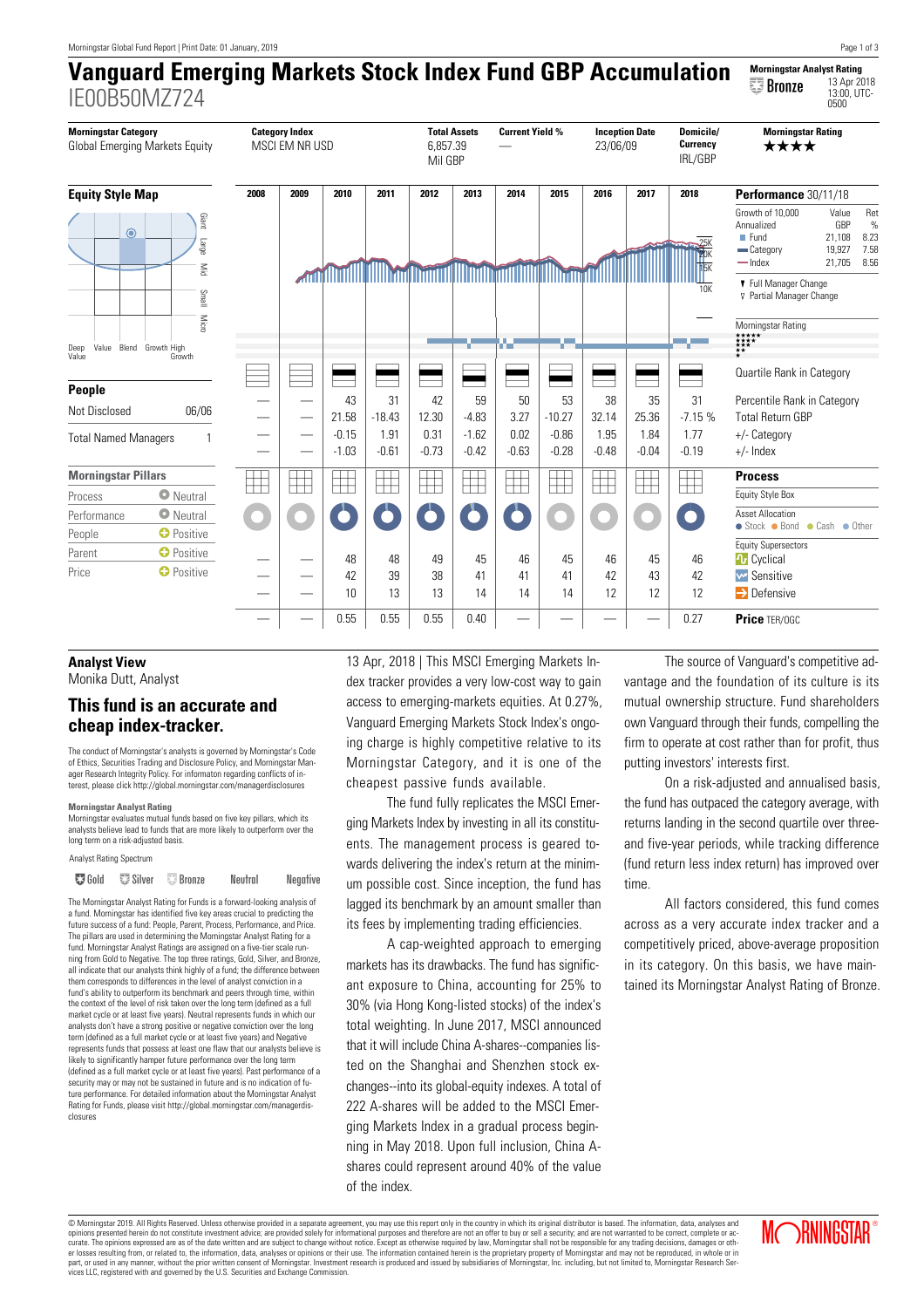# **Morningstar Global Fund Report Disclosure**

The Morningstar Global Fund Report ("Report") is for informational purposes, intended for financial professionals and/or qualified investors ("Users") and should not be the sole piece of information used by such Users or their clients in making an investment decision.

The analysis within this report is prepared by the person(s) noted in their capacity as an analyst for Morningstar. The opinions expressed within the Report are given in good faith, are as of the date of the Report and are subject to change without notice. Neither the analyst nor Morningstar commits themselves in advance to whether and in which intervals updates to the Report are expected to be made. The written analysis and Morningstar Analyst Rating within this Report are statements of opinions; they are not statements of fact.

Morningstar believes its analysts make a reasonable effort to carefully research information contained in their analysis. The information on which the analysis is based has been obtained from sources which are believed to be reliable such as, for example, the fund's prospectus and shareholder reports (or their equivalents), fund company website, interviews with fund company personnel, and relevant and appropriate press sources as well as data, statistics and information within Morningstar's own database. Morningstar does not perform an audit or seek independent verification of any of the data, statistics, and information it receives.

Unless otherwise provided in a separate agreement, Users accessing this Report may only use it in the country in which the Morningstar distributor is based. Unless stated otherwise, the original distributor of the report is Morningstar Inc., a U.S.A. domiciled financial institution.

This Report is for informational purposes only and has no regard to the specific investment objectives, financial situation or particular needs of any specific recipient. This publication is intended to provide information to assist institutional investors in making their own investment decisions, not to provide investment advice to any specific investor. Therefore, investments discussed and recommendations made herein may not be suitable for all investors; Users and User clients must exercise their own independent judgment as to the suitability of such investments and recommendations in the light of their own investment objectives, experience, taxation status and financial position.

The information, data, analyses and opinions presented herein are not warranted to be accurate, correct, complete or timely. Unless otherwise provided in a separate agreement, Morningstar makes no representation that the Report contents meet all of the presentation and/or disclosure standards applicable in the jurisdiction the recipient is located.

Except as otherwise required by law or provided for in a separate agreement, the analyst, Morningstar and its officers, directors and employees will not be responsible or liable for any trading decisions, damages or other losses resulting from, or related to, the information, data, analyses or opinions within the report. Morningstar encourages Users and User clients to read all relevant issue documents (e.g., prospectus) pertaining to the security concerned, including without limitation, information relevant to its investment objectives, risks, and costs before making an investment decision and when deemed necessary, to seek the advice of a legal, tax, and/or accounting professional.

The Report and its contents are not directed to, or intended for distribution to or use by, any person or entity who is a citizen or resident of or located in any locality, state, country or other jurisdiction where such distribution, publication, availability or use would be contrary to law or regulation or which would subject Morningstar or its affiliates to any registration or licensing requirements in such jurisdiction.

Where this report is made available in a language other than English and in the case of inconsistencies between the English and translated versions of the report, the English version will control and supersede any ambiguities associated with any part or section of a report that has been issued in a foreign language. Neither the analyst, Morningstar, or Morningstar affiliates guarantee the accuracy of the translations.

This Report may be distributed in certain localities, countries and/or jurisdictions ("Territories") by independent third parties or independent intermediaries ("Distributors"). Such Distributors are not acting as agents or representatives of the analyst or Morningstar. In Territories where a Distributor distributes our Report, the Distributor, and not the analyst or Morningstar, is solely responsible for complying with all applicable regulations, laws, rules, circulars, codes and guidelines established by local and/or regional regulatory bodies, including laws in connection with the distribution third-party research reports.

# **Morningstar Analyst Rating**

|                     | 2017 | 2018 | 2019 |  |
|---------------------|------|------|------|--|
| <b>W</b> Gold       |      |      |      |  |
| <b>要 Silver</b>     |      |      |      |  |
| <b>Bronze</b>       |      |      |      |  |
| Neutral             |      |      |      |  |
| <b>Negative</b>     |      |      |      |  |
| <b>Under Review</b> |      |      |      |  |
| <b>Not Ratable</b>  |      |      |      |  |

For a list of funds which Morningstar currently covers and provides written analysis on please contact your local Morningstar office. For information on the historical Morningstar Analyst Rating for this fund or any Fund Morningstar covers, please contact your local Morningstar office.

Please note that investments in securities (including mutual funds) are subject to market and other risks and there is no assurance or guarantee that the intended investment objectives will be achieved. Past performance of a security may or may not be sustained in future and is no indication of future performance. A security investment return and an investor's principal value will fluctuate so that, when redeemed, an investor's shares may be worth more or less than their original cost. A security's current investment performance may be lower or higher than the investment performance noted within the report. Morningstar's Risk, Return and Star Rating serves as useful data points with respect to evaluating a fund's risk profile.

A current yield percentage is not a reflection of the actual return an investor will receive in all cases as market prices for securities are constantly changing due to such things as market factors. Where a security is denominated in a

different currency than the currency of the User or User's clients, changes in rates of exchange may have an adverse effect on the value, price or income of or from that investment.

Indexes noted within the report are unmanaged, their returns do not include payment of any sales charges or fees an investor would pay to purchase securities, and cannot be invested in directly.

In certain jurisdictions, the Report contents, except for the Morningstar Analyst Rating and key analysis/opinions, may be shared with the fund company prior to publication. In the unlikely event that Morningstar would change their analysis/opinions and/or the Morningstar Analyst Rating based on feedback as result of such review, the Report would disclose such a fact.

# **Conflicts of Interest:**

- **•** Analysts may own (actual or beneficial) interests in the financial products that are the subject of the Report. No material interests are held by Morningstar, the analyst or their immediate family in the financial products that are the subject of the Report.<sup>\*</sup>
- **•** Analysts' compensation is derived from Morningstar's overall earnings and consists of salary, bonus and in some cases restricted stock. Analysts' receive no compensation or material benefits from product issuers or third parties in connection with the Report.#
- **•** Morningstar does not receive commissions for providing research and does not charge financial product issuers to be rated.
- **•** Analysts may not pursue business and employment opportunities outside Morningstar within the investment industry (including but not limited to, working as a financial planner, an investment adviser or investment adviser representative, a broker-dealer or broker-dealer agent, a financial writer, reporter, or analyst).
- **•** Morningstar may provide the product issuer or its related entities with services or products for a fee and on an arms' length basis including software products and licenses, research and consulting services, data services, licenses to republish our ratings and research in their promotional material, event sponsorship and website advertising.
- **•** Morningstar affiliates (i.e., its investment management group) may have arrangements with a fund company's affiliate to provide investment consulting advice some of which an analyst may issue an investment research reports on one or more of the fund company's funds. However, analysts do not have authority over Morningstar's investment management group's business arrangements nor allow employees from the investment management group to participate or influence the analysis or opinion prepared by them.
- **•** Morningstar, Inc. is a publically traded company (Ticker Symbol: MORN) and thus a fund which is the subject of this Report may own more than 5% of Morningstar, Inc.'s total outstanding shares. Please access Morningstar, Inc.'s proxy statement, "Security Ownership of Certain Beneficial Owners and Management" section http://investorrelations.morningstar.com/sec.cfm?doctype=Proxy&year=&x=12. A fund's holding of Morningstar stock has no bearing on and is not a requirement for funds Morningstar determines to cover.

Analysts do not have any other material conflicts of interest at the time of publication. Users wishing to obtain further information should contact their local Morningstar office or refer to <https://corporate.morningstar.com/us/asp/subject.aspx?xmlfile=540.xml>

# **The Morningstar Analyst Rating™ for Funds**

The Morningstar Analyst Rating™ for Funds is a forward-looking analysis of a fund. The Analyst Rating does not express a view on a given asset class or peer group; rather, it seeks to evaluate each fund within the context of its objective, an appropriate benchmark, and peer group.

The date shown next to the Morningstar Analyst Rating is the date on which Morningstar Manager Research Analyst assigned or reaffirmed the current rating for the fund based on the analyst's latest review and research report for the fund.

# **The Five (5) Pillars**

Morningstar has identified five key areas that we believe are crucial to predicting the future success of funds: People, Parent, Process, Performance, and Price. Each pillar is evaluated when assessing a fund as well as the interaction between the pillars, which we believe is crucial to understanding a fund's overall merit.

#### **People**

The overall quality of a fund's investment team is a significant key to its ability to deliver superior performance relative to its benchmark and/or peers. Evaluating a fund's investment team requires that analysts assess several relevant items including how key decisions are made.

# **Parent**

We believe the parent organization is of utmost importance in evaluating funds. The fund's management set the tone for key elements of our evaluation, including capacity management, risk management, recruitment and retention of talent, and incentive pay. Beyond these operational areas, we prefer firms that have a culture of stewardship and put investors first to those that are too heavily weighted to salesmanship.

# **Process**

We look for funds with a performance objective and investment process (for both security selection and portfolio construction) that is sensible, clearly defined, and repeatable. In addition, the portfolio should be constructed in a manner that is consistent with the investment process and performance objective.

#### **Performance**

We do not believe past performance is necessarily predictive of future results, and this factor accordingly receives a relatively small weighting in our evaluation process. In particular, we strive not to anchor on short-term performance. However, we do believe that the evaluation of long-term return and risk patterns is vital to determining if a fund is delivering to our expectations.

# **Price**

To reflect actual investor experience, price is evaluated within the context of the relevant market or cross-border region—for example, the United States, Australia, Canada, or Europe. In recognition of differences in scale and distribution costs in various markets, the level at which a fund is penalised for high fees or rewarded for low fees can vary with region. In Europe, for example, funds are penalised if they land in the most expensive quintile of their Morningstar category and are rewarded if they land in the cheapest quintile. The assessment is made using annual expense ratios, but in the case of funds with performance fees, expenses are evaluated excluding any performance fees and then the structure of the performance fee is evaluated separately.

© Morningstar 2019. All Rights Reserved. Unless otherwise provided in a separate agreement, you may use this report only in the country in which its original distributor is based. The information, data, analyses and<br>opinio er losses resulting from, or related to, the information, data, analyses or opinions or their use. The information contained herein is the proprietary property of Morningstar and may not be reproduced, in whole or in part, or used in any manner, without the prior written consent of Morningstar. Investment research is produced and issued by subsidiaries of Morningstar, Inc. including, but not limited to, Morningstar Research Ser-<br>vices